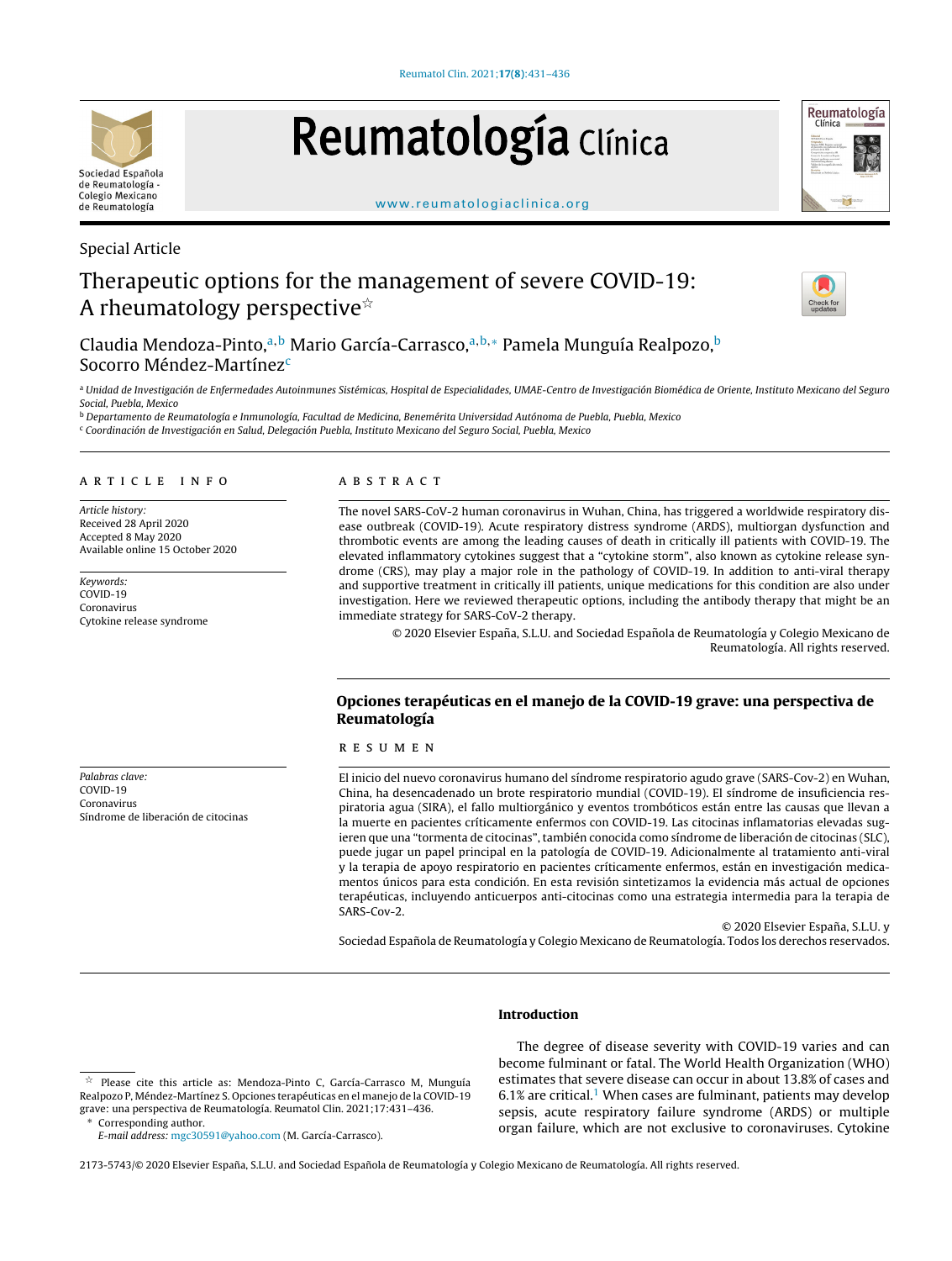release syndrome (CRS) refers to an uncontrolled and exaggerated release of pro-inflammatory mediators into the activated immune system.[2](#page-4-0) This disturbance may be present in various clinical entities, including the rheumatology setting, Still's disease, systemic juvenile idiopathic arthritis, systemic lupus erythematosus and catastrophic antiphospholipid syndrome (APS). CRS is involved in the immunopathogenesis of many pathological processes, such as ARDS, sepsis, Macrophage activation syndrome (MAS), etc., several of which are described in severe acute respiratory syndrome (SARS), Middle East respiratory syndrome (MERS) and also in the new COVID-19 infection. $3$  While treatment directed against the virus is desired, treatment of the systemic response is possibly the most important aspect of patient care and should be viewed aggressively. Finally, patients with COVID-19 who develop a severe condition may have a procoagulant pattern.<sup>[4](#page-4-0)</sup> Therefore, this review synthesizes the evidence related to therapies with an anti-inflammatory role that can play a relevant role in the management of patients with severe COVID-19, briefly mentioning the role of antithrombotic therapy in the treatment of complicated patients.

#### Glucocorticoids

Glucocorticoids (GC) are some of the most widely used antiinflammatory agents; they are commonly prescribed in the treatment of patients with COVID-19 (72% in the ICU).<sup>5</sup> [H](#page-4-0)owever, as mentioned in the Chinese COVID-19 guidelines, $6$  physicians must be careful in the use of GCs because of their uncertain benefits in the context of viral respiratory infection. Several studies have reported inferior results in SARS patients treated with  $GC<sub>1</sub><sup>7</sup>$  $GC<sub>1</sub><sup>7</sup>$  $GC<sub>1</sub><sup>7</sup>$  due to delayed purging of the virus. Other concerns with GCs are short-term and long-term adverse effects.

#### Antimalarials (chloroquine and hydroxychloroquine)

Recent publications have drawn attention to the possible beneficial effect of hydroxychloroquine (HCQ) and chloroquine (CLQ) in the treatment of patients infected with the new SARS-CoV-2 coronavirus. It has been observed that the growth of several different viruses (including SARS coronavirus) can be inhibited in cell cultures by both CLQ and HCQ. In addition, these drugs are weak bases that can affect acidic vesicles and inhibit several enzymes. This characteristic enables inhibiting of viral entry into cells when endocytosis is pH dependent. They also inhibit the enzyme glycosyltransferase (inhibition of virus glycosylation), post-transcriptional viral modifications and replication of some viral families. As it is known that COVID-19 infection can on occasion lead to severe pictures with SARS, which can be due in part to the increase of proinflammatory cytokines such as interleukin 6 (IL-6) and tumour necrosis factor-alpha (TNF- $\alpha$ ). CLQ is highly effective [in](#page-4-0) combination with remdesivir in controlling SARS-CoV-2 $^8$  in vitro. There is now already some evidence in humans. In an open observational study conducted in France, they evaluated the role of HCQ in combination with azithromycin on respiratory viral load in 20 patients with COVID-1[9](#page-4-0) compared with 16 controls.<sup>9</sup> A significant reduction in viral load was shown (70% at day 7) compared to the controls.Whenazithromycin was added,more efficient elimination ofthe virus was found (100% reduction). Gao et al. described results in100 patients inChina where they demonstrated the superiority of CLQ over the control treatment in inhibiting exacerbation of pneumonia, improving lung imaging findings, promoting negative virus conversion, and shortening the course of the disease.[10](#page-4-0) However, the details of this study are not known in depth. A recent study reported the results of a retrospective analysis of 368 hospitalized patients with confirmed SARS-CoV-2 infection (U.S. Veterans HealthAdministration) of evaluation of exposure to HCQ alone or in

combination with azithromycin. $11$  The mortality rates in the HCQ alone, combined HQC, and no HQC groups were 27.8%, 22.1%, and 11.4%, respectively. Ventilation rates in the HCQ, combined HCQ and no HCQ groups were 13.3%, 6.9% and 14.1%, respectively. In this study, no evidence was found that the use of HCQ alone or combined reduces the risk of mechanical ventilation in hospitalized patients with COVID-19 and that patients receiving HCQ alone had the highest mortality rate. These findings highlight the importance of waiting for the results of the prospective randomized studies that are underway before widely adopting these drugs. There are currently about 14 clinical trials registered to prove the benefit of antimalarials. Although antimalarials are relatively safe drugs, it should be remembered that their most frequent effects are gastrointestinal, pruritus, and dermal changes in 10% of patients. The most serious effects are of low incidence, such as cardiomyotoxicity, neuromyopathy, and irreversible retinopathy (large doses and long term).

#### Tocilizumab, inleukin-6 inhibitor

There has recently been much interest in the possibility of using tocilizumab, a humanized antibody targeting the IL-6 receptor, on the grounds of preventing or treating the cytokine storm that has been observed in patients that progress to cardiovascular collapse, multiorgan dysfunction, and death.[12](#page-4-0) Inflammatory cytokines and chemokines, including IL-6, IL-1 $\beta$ , induced protein 10, and monocyte chemotactic protein-1, have been found to be significantly elevated in Covid-19 patients, and are more often elevated in severe patients than in non-severe patients. $13$  In patients with COVID-19, with elevated inflammatory cytokines, post mortem pathology revealed tissue necrosis and infiltrations of macrophages and monocytes in the lung, heart and gastrointestinal mucosa, $14$ which suggests an uncontrolled immune response.

Studies have shown that ARDS occurs in some SARS patients despite a reduced viral load, suggesting that an exuberant immune response rather than viral virulence is possibly responsible for the pathology at tissue level. Therefore, antiviral therapy alone may not be sufficient.<sup>[15](#page-4-0)</sup> As previously mentioned, IL-6 is one of the cytokines that plays a role in the pathogenesis in patients with severe COVID-19; it has also been suggested as a biomarker of severe disease,  $16$ and therefore blockade may be a promising strategy for COVID-19 induced CRS.

IL-6 is essential for the generation of T-helper 17 (Th17) lymphocytes in the interaction between T-lymphocytes and dendritic cells.[17](#page-4-0) Therefore elevated IL-6 may explain the excessive Th17 activation observed in patients with COVID-19, as reported by Xu et al.<sup>[14](#page-4-0)</sup> Although no data are available on IL-6 blockade in CRS induced by viral infection, animal studies of SARS-CoV have shown that they inhibit nuclear factor kappa-B, an essential transcription factor of IL-6, increasing animal survival with reduced levels of IL-6.[18](#page-4-0) Tocilizumab, which blocks IL-6, binds to the IL-6 receptor in both soluble and membrane-bound forms to inhibit IL-6-mediated signals. This drug has been approved by the Food and Drug Administration for the treatment of CRS associated with CAR T-cell therapy.

Data on the use of this molecule in the treatment of SARS-CoV-2 infection are still preliminary but promising results have prompted the Chinese Health Commission to update its national guidelines, which include tocilizumab for the treatment of severe COVID-[19](#page-4-0).<sup>19</sup> The Italian guidelines also support the use of tocilizumab (at a dose of 8 mg/kg, with a second dose 12 h after the first and a possible third after 24-36 h, depending on the clinical response), in the event of rapid clinical or radiological worsening, after excluding contraindications to its use (levels of transaminases >5 times the upper limit of normal, neutrophil count <50,000 cells/ $\mu$ l, presence of doc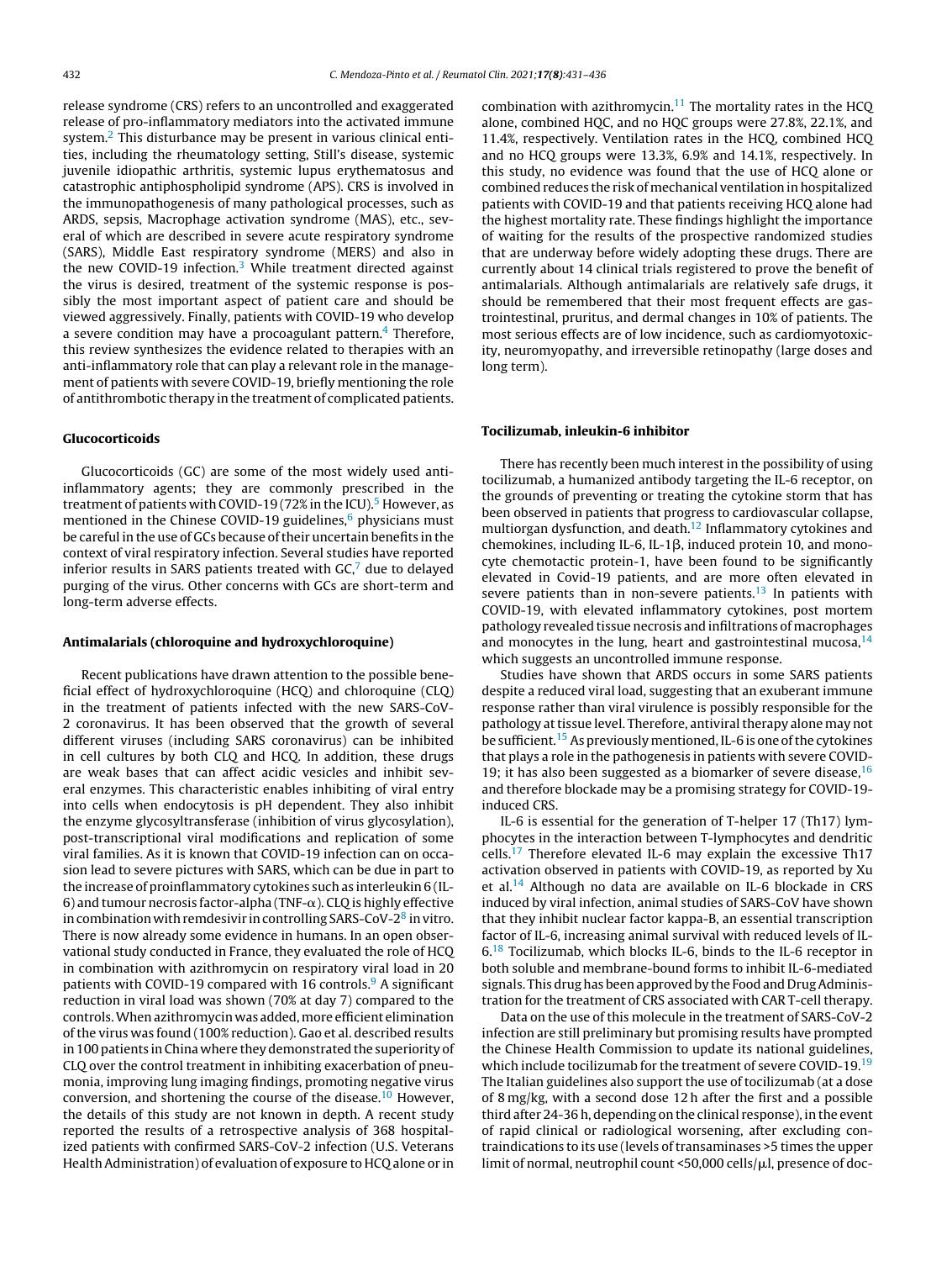umented sepsis complicated by bacteria, diverticulitis/intestinal perforation, skin infection).[20](#page-4-0)

There are case reports of improvement in patients with severe COVID-19 after the administration of tocilizumab. $21,22$ 

# Interleukin 1b inhibitors and protein kinase inhibitors JAK1/2 (roxulitinib)

Several laboratory markers related to MAS/ haemaphagocytic lymphohistiocytosis (HLH) are elevated in severe COVID-19.[23](#page-4-0) Therefore, treatments aimed at controlling MAS/HLH have been suggested for the management of severe COVID-19. The recombinant human IL-1 receptor antagonist, anakinra, has been used for the treatment of MAS/HLH associated with autoimmune rheumatic diseases.<sup>[24](#page-4-0)</sup> Data from a reanalysis of a phase  $\overline{u}$  controlled trial found that anakinra was associated with significant improvement in the survival of patients with sepsis with concurrent MAS/HLH. $^{25}$  $^{25}$  $^{25}$ 

Small molecule inhibiting Janus kinases, such as the JAK1/2 inhibitor ruxolitinib, $26$  are capable of blocking signals from IL-6, interferon  $\gamma$  (IFN- $\gamma$ ) and other cytokines involved in MAS/HLH. Therefore, this drug could have potential in the treatment of serious complications in patients with COVID-19. More recently, the use of anti-IFN- $\gamma$  antibodies has been contemplated in the management of this serious complication.<sup>[27](#page-4-0)</sup>

# Intravenous immunoglobulin and plasma from recovered patients ("convalescent plasma")

Individuals with a weakened immune system appear to be at greater risk of developing complications associated with COVID-19. Immunotherapy using IgG in combination with antiviral drugs could be used to treat or prevent SARS-CoV-2 infection and strengthen our immune system against this virus. $28,29$ They have also have been administered as anti-infective agents against viruses, bacteria and fungi in experimental models and in humans. $30$  IVIGs can modulate the immune response by several mechanisms, including blocking various pro-inflammatory cytokines, Fc receptors, and leukocyte adhesion molecules, suppressing Th1 and Th17 cell subtypes, and neutralizing pathogenic autoantibodies.<sup>[31](#page-4-0)</sup> IVIGs can also expand regulatory T lymphocytes.[32](#page-4-0) However, IVIGs have adverse reactions. During the SARS outbreak in 2003, IVIG was used extensively in Singapore. However, some critically ill patients developed venous thromboembolism (VTE) including pulmonary embolism despite the use of prophylactic low molecular weight heparin. $33$  This is due to the increased viscosity in hypercoagulable states of SARS patients.

Convalescent plasma samples have been used to treat SARS in Hong Kong and China and may be valuable because, unlike standard IVIG preparations, they have high levels of anti-SARS-CoV antibodies. $34$  Pyrc et al. showed that human serum from adult humans inhibited infection by HCov-NL63.<sup>[28](#page-4-0)</sup> Furthermore, they described that IVIGs can also neutralize HCoV-NL63. Boukhvalova et al. $35$  demonstrated that, in contrast, the commercially available therapeutic polyclonal IgG products, IVIG obtained from donors with antibodies at high titres against respiratory syncytial virus (RSV), have great potential in improving RSV outcomes in immunocompromised subjects, not only controlling viral replication, but also reducing damage to the lung parenchyma and the epithelial lining of the respiratory tract. The use of convalescent plasma or serum was also suggested by the WHO under the Blood Regulators Network should vaccines and antiviral drugs not be available in an emerging virus. In the current pandemic, there are reports that convalescent plasma has been used in China to treat patients with COVID-19. $36$  In a pilot study of 10 patients with severe COVID-19, investigators collected convalescent plasma with neutralizing antibody titres at a dilution of 1:640 or more.<sup>[37](#page-5-0)</sup> The convalescent plasma transfusion resulted in no serious adverse events in the receivers. All 10 patients had improvement of symptoms (e.g., fever, cough, shortness of breath, and precordial pain) within 1-3 days of the transfusion; they also showed radiological improvement in lung lesions. Similarly, an undetectable viral load was found in most of them.

IgG immunotherapy could be used to neutralize the virus causing COVID-19. The efficiency of IgG could be improved if these immune IgG antibodies were collected from patients who had recovered from COVID-19 in the same city, or surrounding areas, as donor subjects who have dealt with the virus.

# Plasma interchange

Therapeutic apheresis encompasses a large number of techniques the main basis of which is to process a patient's blood through an extracorporeal device with the aim of eliminating antibodies and preformed immunocomplexes to prevent tissue damage, eliminating inflammation mediators as a complement and cytokines that could contribute to damage, and providing defi-ciency factors.<sup>[38](#page-5-0)</sup> Among the different types of apheresis, some of the most used are therapeutic plasma exchange (PE) and immunoadsorption. Therapeutic PE is a technique for purifying extracorporeal blood, through which plasma is removed. A variable volume of plasma is removed from the patient and replaced with replacement solutions that maintain volume and oncotic pressure. The term plasmapheresis should be reserved for situations in which only plasma removal without replenishment is performed, such as plasma donation by apheresis for transfusion or subsequent industrial plasma fractionation. This procedure extracts less plasma (around 600 ml), without replenishment solution, in less time and with simpler separation techniques than those used in PE. The host response to infection has been described and involves a complex interaction of cytokine storm, inflammation, endothelial dysfunction, and pathological coagulation. Plasma exchange is a pathway that offers benefit at multiple levels by removing inflammatory cytokines, stabilizing endothelial membranes, and restarting the hypercoagulable state.

Busund et al.<sup>[39](#page-5-0)</sup> showed a trend towards improving mortality with therapeutic PE as an adjuvant treatment in adults with sepsis and multiple organ failure in a controlled clinical trial, while a meta-analysis by Rimmer also showed benefit in adult patient mortality.<sup>[40](#page-5-0)</sup> Addressing this information, Patel et al.<sup>[41](#page-5-0)</sup> used therapeutic PE during the 2009 A (H1N1) influenza epidemic in 3 paediatric patients with a fulminant condition similar to the current pandemic. All 3 patients developed ARDS with haemodynamic compromise that continued to deteriorate despite rescue treatment for ARDS including inhaled nitric oxide and extracorporeal venous membrane oxygenation. All 3 patients made a full recovery from their disease after receiving rescue PE. Recently, 3 patients were described with COVID-19 in Wuhan, China, $42$  characterized by deep inflammation and treated with blood purification therapies, including PE and adsorption. A potent effect on cytokine storm management and pathogenic antibodies was shown. Of these 3 patients, 2 maintained a stable state and could be discharged from the Intensive Care Unit, while one developed disseminated intravascular coagulation (DIC) and died.

#### Antithrombotic therapy

Severe COVID-19 can often present a marked elevation of Ddimer, thrombocytopenia and coagulation disturbances that are considered to be regulated by various inflammatory cytokines $43,44$ and that correlate with mortality. Another biomarker that has been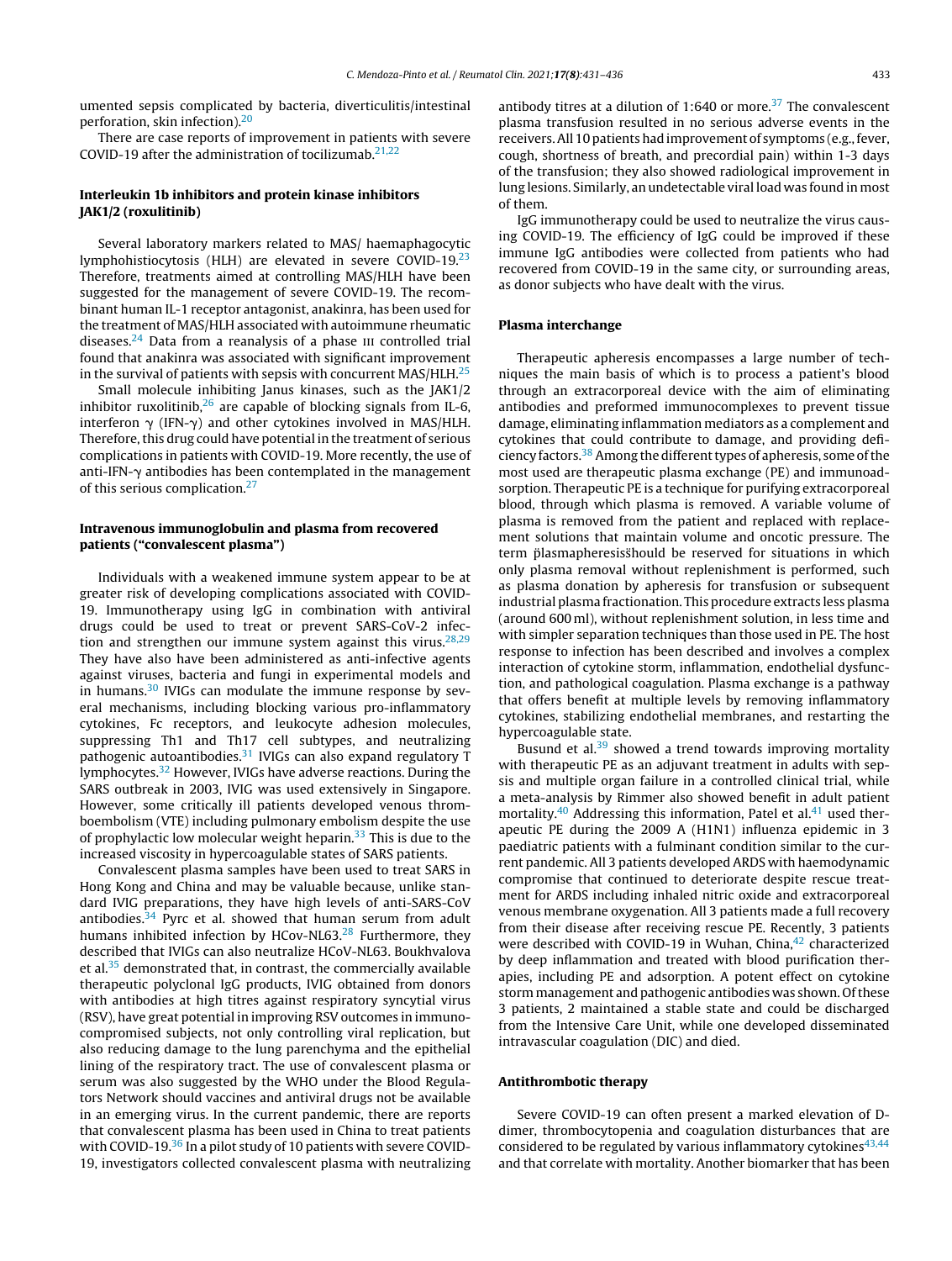#### <span id="page-3-0"></span>Table 1

Summary of the consensus on recommendations for antithrombotic therapy during the COVID-19 pandemic.

Patients with mild COVID-19 (outpatient)

For outpatients with COVID-19, increased mobility should be encouraged. Although indiscriminate use of pharmacological VTE prophylaxis should not be pursued, assessment for the risk of VTE and of bleeding is reasonable. Pharmacologic prophylaxis could be considered after risk assessment on an individual case basis for patients who have elevated risk VTE, without high bleeding risk

There is no known risk of developing severe COVID-19 due to taking antithrombotic agents (i.e., antiplatelet agents or anticoagulants). If patients were taking antithrombotic agents for prior known thrombotic disease, they should continue their antithrombotic therapy as recommended

For patients on vitamin K antagonists who do not have recent stable INRs, and are unable to undergo INR testing, it is reasonable to transition the treatment DOACs if there are no contraindications and no problems with drug availability. If DOACs are not approved or available, LMWH (enoxaparin 40 mg/day) can be considered

Patients with moderate or severe COVID-19 without DIC hospitalised

Hospitalized patients with COVID-19 should undergo risk stratification for VTE prophylaxis

For hospitalized patients with COVID-19 and not in DIC, prophylactic doses of anticoagulation should be administered to prevent VTE (enoxaparin 40 mg/day or dalteparin 5000 U daily; subcutaneous heparin 5000 U twice daily may be considered for patients with kidney failure [e.g., creatinine clearance <30 ml/min]). If pharmacological prophylaxis is contraindicated, it is reasonable to consider intermittent pneumatic compression

For hospitalised patients with COVID-19 and not in DIC, there are insufficient data to consider routine therapeutic or parenteral therapeutic doses with LMWH (e.g., enoxaparin 1 mg/kg/day, or enoxaparin 40 mg twice a day) or unfractionated heparin (with an activated PTT target of 50−70)

Routine screening for VTE is not recommended (e.g., bilateral lower extremity ultrasound) for hospitalized patients with COVID-19 with elevated D-dimer Patients with moderate to severe COVID-19 hospitalised and suspected DIC

For patients with moderate to severe COVID-19 and in DIC but without overt bleeding, prophylactic anticoagulation should be administered For hospitalized patients with COVID-19 with suspected or confirmed DIC with no overt bleeding, there are insufficient data to consider routine therapeutic-dose parenteral anticoagulation at therapeutic doses with LMWH or unfractionated heparin

For patients with moderate or severe COVID-19 on chronic therapeutic anticoagulation, who develop suspected or confirmed DIC without overt bleeding, it is reasonable to consider the indication for anticoagulation and to weigh with risk of bleeding when making clinical decisions regarding dose adjustments or discontinuation. It is recommended to reduce the intensity of anticoagulation in this clinical circumstance, unless the risk of thrombosis is considered to be exceedingly high

For patients with moderate or severe COVID-19 and an indication for dual antiplatelet therapy (e.g., percutaneous coronary intervention in the past 3 months or recent myocardial infarction) and with suspected or confirmed DIC with no overt bleeding, in the absence of evidence, decisions for antiplatelet therapy need to be individualized. In general, it is reasonable to continue dual antiplatelet therapy (aspirin plus a P2Y receptor inhibitor such as clopidogrel) if platelet count is >50,000, reduce to a single therapy if platelet count is 25,000 and 50,000, and discontinue if platelet count is <25,000. However, these guidelines may be revised depending on the individualized relative risk of thrombotic complications vs. bleeding

For patients who were admitted and are now being discharged for COVID-19 and now discharged, routine screening for VTE risk is reasonable for consideration of pharmaceutical prophylaxis for up to 45 days post-discharge. Pharmacological prophylaxis should be considered if there is elevated risk for thrombotic events, without bleeding risk. Ambulation and physical activity should be encouraged

Patients without COVID-19 who have previously known thrombotic disease

There is no known risk of developing COVID-19 due to the administration of antithrombotic agents. Patients should continue treatment with antithrombotic agent as recommended

To minimize risks associated with health care worker and patient in-person interactions, follow-up with e.visits and telemedicine

Patients without COVID-19 who develop new thrombotic disease

To minimize the risks associated with health care worker and patient in-person interactions, in-home treatment or early discharge should be prioritized with electronic or telemedicine follow-up

Patients without COVID-19 but with comorbid conditions (e.g., prior history of VTE, active cancer, major lung disease) who are homebound

Recommendations include increased mobility, and risk assessment for the risk of VTE and risk of bleeding is reasonable

Administration of pharmacological prophylaxis could be considered after risk assessment on an individual case basis based on their risk for thrombosis and bleeding risk

Source: Bikdeli et al.[48](#page-5-0)

DOA: direct oral anticoagulants; DIC: disseminated intravascular coagulation; LMWH: low molecular weight heparin; INR: international normalized ratio; VTE: venous thromboembolism.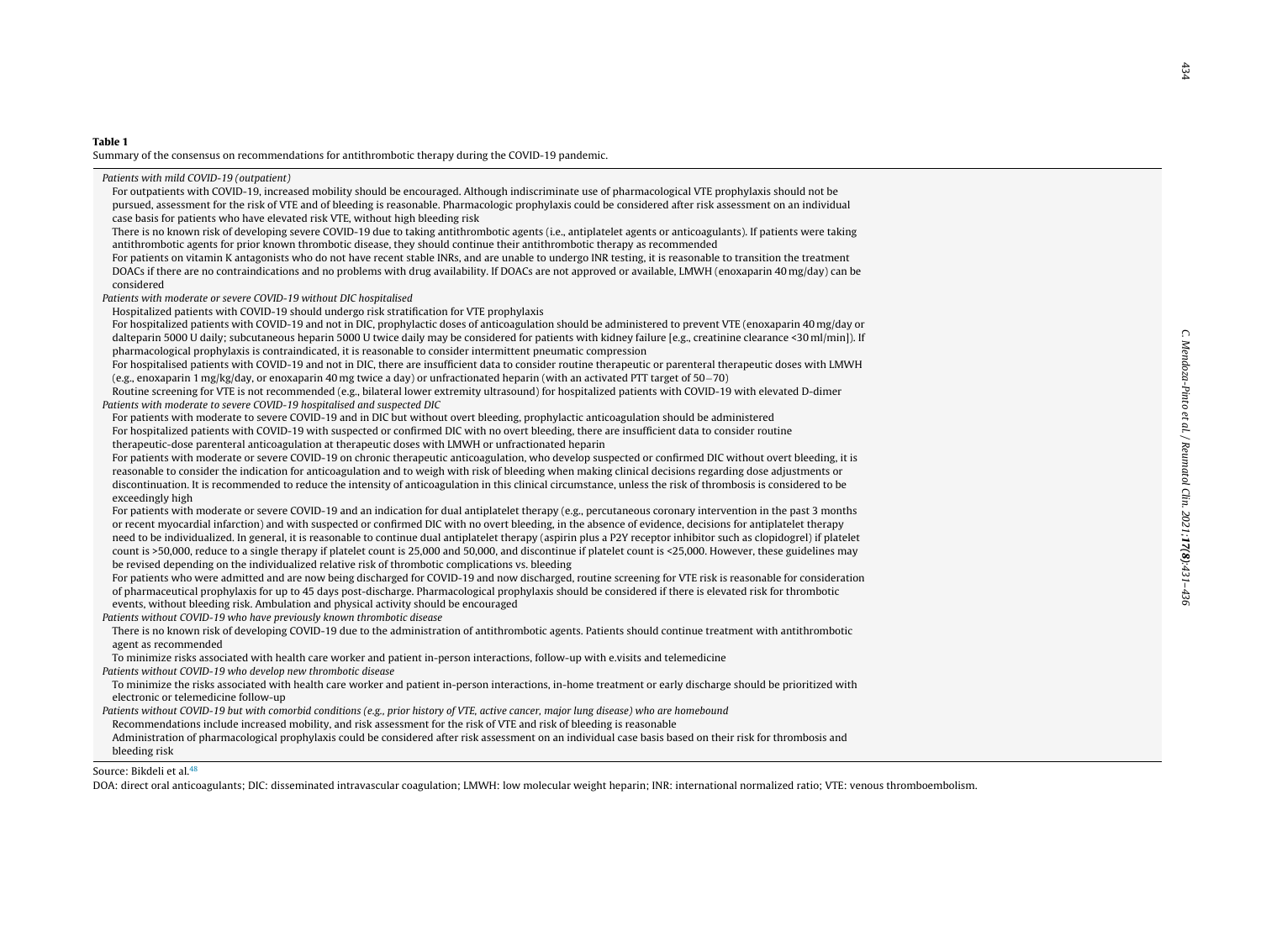<span id="page-4-0"></span>found to be elevated in patients with severe COVID-19 is ferritin,  $12$ which is also impaired in other severe conditions, including APS in its most severe form, catastrophic APS. $45$  Recently, a group from China described 3 cases with COVID-19 and antiphospholipid antibodies.[46](#page-5-0) Recent statements by the International Society on Thrombosis and Haemostasis (ISTH) and the American Society of Hematology (ASH) suggest that all patients hospitalized with COVID-19 should receive thromboprophylaxis or full-dose therapeutic anticoagulation. The efficacy of anticoagulation therapy in patients with COVID-19 was recently evaluated retrospectively. Lower mortality at 28 days was found in patients who used heparin (40%) compared to those who did not (64.2%), mainly in those with sepsis-induced coagulopathy or with a markedly elevated Ddimer. $47$  [Table](#page-3-0) 1 summarizes the antithrombotic recommendations for patients with COVID-19.

#### Conclusions

COVID-19 is a viral infection with potentially serious complications that can increase the risk of death in infected patients. Several of these disturbances are secondary to an uncontrolled immune response where a cytokine storm plays a similarly important role in preventing the thrombotic complications to which these patients are exposed. Although antiviral treatment and respiratory support therapies are essential in the treatment of severe cases, it is necessary to assess the risk-benefit of therapies aimed at controlling the immune response to decrease the mortality rate.

#### Funding

This research study has received no specific support from public sector agencies, the commercial sector, or non-profit entities.

#### Conflict of interests

The authors have no conflict of interests to declare

#### References

- 1. Aylward, Bruce (WHO); Liang W (PRC). Report of the WHO-China Joint-Mission on Coronavirus Disease 2019 (COVID-19). WHO-China Jt Mis-sion Coronavirus Dis 2019 [Internet]. 2020;2019(February):16–24. Available from: [https://www.who.int/docs/default-source/coronaviruse/who-china-joint](https://www.who.int/docs/default-source/coronaviruse/who-china-joint-mission-on-covid-19-final-report.pdf)[mission-on-covid-19-final-report.pdf](https://www.who.int/docs/default-source/coronaviruse/who-china-joint-mission-on-covid-19-final-report.pdf).
- 2. [Lee](http://refhub.elsevier.com/S2173-5743(20)30133-7/sbref0005) [DW,](http://refhub.elsevier.com/S2173-5743(20)30133-7/sbref0005) [Gardner](http://refhub.elsevier.com/S2173-5743(20)30133-7/sbref0005) [R,](http://refhub.elsevier.com/S2173-5743(20)30133-7/sbref0005) [Porter](http://refhub.elsevier.com/S2173-5743(20)30133-7/sbref0005) [DL,](http://refhub.elsevier.com/S2173-5743(20)30133-7/sbref0005) [Louis](http://refhub.elsevier.com/S2173-5743(20)30133-7/sbref0005) [CU,](http://refhub.elsevier.com/S2173-5743(20)30133-7/sbref0005) [Ahmed](http://refhub.elsevier.com/S2173-5743(20)30133-7/sbref0005) [N,](http://refhub.elsevier.com/S2173-5743(20)30133-7/sbref0005) [Jensen](http://refhub.elsevier.com/S2173-5743(20)30133-7/sbref0005) [M,](http://refhub.elsevier.com/S2173-5743(20)30133-7/sbref0005) [et](http://refhub.elsevier.com/S2173-5743(20)30133-7/sbref0005) [al.](http://refhub.elsevier.com/S2173-5743(20)30133-7/sbref0005) [Current](http://refhub.elsevier.com/S2173-5743(20)30133-7/sbref0005) [con](http://refhub.elsevier.com/S2173-5743(20)30133-7/sbref0005)[cepts](http://refhub.elsevier.com/S2173-5743(20)30133-7/sbref0005) [in](http://refhub.elsevier.com/S2173-5743(20)30133-7/sbref0005) [the](http://refhub.elsevier.com/S2173-5743(20)30133-7/sbref0005) [diagnosis](http://refhub.elsevier.com/S2173-5743(20)30133-7/sbref0005) [and](http://refhub.elsevier.com/S2173-5743(20)30133-7/sbref0005) [management](http://refhub.elsevier.com/S2173-5743(20)30133-7/sbref0005) [of](http://refhub.elsevier.com/S2173-5743(20)30133-7/sbref0005) [cytokine](http://refhub.elsevier.com/S2173-5743(20)30133-7/sbref0005) [release](http://refhub.elsevier.com/S2173-5743(20)30133-7/sbref0005) [syndrome.](http://refhub.elsevier.com/S2173-5743(20)30133-7/sbref0005) [Blood.](http://refhub.elsevier.com/S2173-5743(20)30133-7/sbref0005) [2014;124:188–95.](http://refhub.elsevier.com/S2173-5743(20)30133-7/sbref0005)
- 3. Wu C, Chen X, Cai Y, Xia J, Zhou X, Xu S, et al. Risk factors associated with acute respiratory distress syndrome and death in patients with coronavirus disease 2019 pneumonia in Wuhan, China [published online ahead of print, 2020 Mar 13]. JAMA Intern Med. 2020:e200994, [http://dx.doi.org/10.1001/jamainternmed.2020.0994.4.](dx.doi.org/10.1001/jamainternmed.2020.0994.4)
- 4. Klok FA, Kruip M, van der Meer NJM, Arbous MS, Gommers DAMPJ, Kant KM, et al. Incidence of thrombotic complications in critically ill ICU patients with COVID-19. Thromb Res [Internet]. 2020. Apr;(January); Available from: <https://linkinghub.elsevier.com/retrieve/pii/S0049384820301201>
- 5. [Wang](http://refhub.elsevier.com/S2173-5743(20)30133-7/sbref0020) [D,](http://refhub.elsevier.com/S2173-5743(20)30133-7/sbref0020) [Hu](http://refhub.elsevier.com/S2173-5743(20)30133-7/sbref0020) [B,](http://refhub.elsevier.com/S2173-5743(20)30133-7/sbref0020) [Hu](http://refhub.elsevier.com/S2173-5743(20)30133-7/sbref0020) [C,](http://refhub.elsevier.com/S2173-5743(20)30133-7/sbref0020) [Zhu](http://refhub.elsevier.com/S2173-5743(20)30133-7/sbref0020) [F,](http://refhub.elsevier.com/S2173-5743(20)30133-7/sbref0020) [Liu](http://refhub.elsevier.com/S2173-5743(20)30133-7/sbref0020) [X,](http://refhub.elsevier.com/S2173-5743(20)30133-7/sbref0020) [Zhang](http://refhub.elsevier.com/S2173-5743(20)30133-7/sbref0020) [J,](http://refhub.elsevier.com/S2173-5743(20)30133-7/sbref0020) [et](http://refhub.elsevier.com/S2173-5743(20)30133-7/sbref0020) [al.](http://refhub.elsevier.com/S2173-5743(20)30133-7/sbref0020) [Clinical](http://refhub.elsevier.com/S2173-5743(20)30133-7/sbref0020) [characteristics](http://refhub.elsevier.com/S2173-5743(20)30133-7/sbref0020) [of](http://refhub.elsevier.com/S2173-5743(20)30133-7/sbref0020) [138](http://refhub.elsevier.com/S2173-5743(20)30133-7/sbref0020) [hos](http://refhub.elsevier.com/S2173-5743(20)30133-7/sbref0020)[pitalized](http://refhub.elsevier.com/S2173-5743(20)30133-7/sbref0020) [patients](http://refhub.elsevier.com/S2173-5743(20)30133-7/sbref0020) [with](http://refhub.elsevier.com/S2173-5743(20)30133-7/sbref0020) [2019](http://refhub.elsevier.com/S2173-5743(20)30133-7/sbref0020) [novel](http://refhub.elsevier.com/S2173-5743(20)30133-7/sbref0020) [coronavirus-infected](http://refhub.elsevier.com/S2173-5743(20)30133-7/sbref0020) [pneumonia](http://refhub.elsevier.com/S2173-5743(20)30133-7/sbref0020) [in](http://refhub.elsevier.com/S2173-5743(20)30133-7/sbref0020) [Wuhan,](http://refhub.elsevier.com/S2173-5743(20)30133-7/sbref0020) [China.](http://refhub.elsevier.com/S2173-5743(20)30133-7/sbref0020) [JAMA.](http://refhub.elsevier.com/S2173-5743(20)30133-7/sbref0020) [2020;323:1061](http://refhub.elsevier.com/S2173-5743(20)30133-7/sbref0020)–[9.](http://refhub.elsevier.com/S2173-5743(20)30133-7/sbref0020)
- 6. [JinY-H,](http://refhub.elsevier.com/S2173-5743(20)30133-7/sbref0025) [Cai](http://refhub.elsevier.com/S2173-5743(20)30133-7/sbref0025) [L,](http://refhub.elsevier.com/S2173-5743(20)30133-7/sbref0025) [Cheng](http://refhub.elsevier.com/S2173-5743(20)30133-7/sbref0025) [Z-S,](http://refhub.elsevier.com/S2173-5743(20)30133-7/sbref0025) [Cheng](http://refhub.elsevier.com/S2173-5743(20)30133-7/sbref0025) [Z-S,](http://refhub.elsevier.com/S2173-5743(20)30133-7/sbref0025) [Deng](http://refhub.elsevier.com/S2173-5743(20)30133-7/sbref0025) [T,](http://refhub.elsevier.com/S2173-5743(20)30133-7/sbref0025) [FanY-P,](http://refhub.elsevier.com/S2173-5743(20)30133-7/sbref0025) [et](http://refhub.elsevier.com/S2173-5743(20)30133-7/sbref0025) [al.Arapid](http://refhub.elsevier.com/S2173-5743(20)30133-7/sbref0025) [advice](http://refhub.elsevier.com/S2173-5743(20)30133-7/sbref0025) [guideline](http://refhub.elsevier.com/S2173-5743(20)30133-7/sbref0025) [for](http://refhub.elsevier.com/S2173-5743(20)30133-7/sbref0025) [the](http://refhub.elsevier.com/S2173-5743(20)30133-7/sbref0025) [diagnosis](http://refhub.elsevier.com/S2173-5743(20)30133-7/sbref0025) [and](http://refhub.elsevier.com/S2173-5743(20)30133-7/sbref0025) [treatment](http://refhub.elsevier.com/S2173-5743(20)30133-7/sbref0025) [of](http://refhub.elsevier.com/S2173-5743(20)30133-7/sbref0025) [2019](http://refhub.elsevier.com/S2173-5743(20)30133-7/sbref0025) [novel](http://refhub.elsevier.com/S2173-5743(20)30133-7/sbref0025) [coronavirus](http://refhub.elsevier.com/S2173-5743(20)30133-7/sbref0025) ( $2019$ -nCoV) infected [pneumonia](http://refhub.elsevier.com/S2173-5743(20)30133-7/sbref0025) [\(standard](http://refhub.elsevier.com/S2173-5743(20)30133-7/sbref0025) [version\).](http://refhub.elsevier.com/S2173-5743(20)30133-7/sbref0025) [Mil](http://refhub.elsevier.com/S2173-5743(20)30133-7/sbref0025) [Med](http://refhub.elsevier.com/S2173-5743(20)30133-7/sbref0025) [Res.](http://refhub.elsevier.com/S2173-5743(20)30133-7/sbref0025) [2020;7:4.](http://refhub.elsevier.com/S2173-5743(20)30133-7/sbref0025)
- 7. Russell CD, Millar JE, Baillie JK. Clinical evidence does not support corticosteroid treatment for 2019-nCoV lung injury. Lancet [Internet]. 2020;395:473–5, [http://dx.doi.org/10.1016/S0140-6736\(20\)30317-2.](dx.doi.org/10.1016/S0140-6736(20)30317-2)
- 8. [Wang](http://refhub.elsevier.com/S2173-5743(20)30133-7/sbref0035) [M,](http://refhub.elsevier.com/S2173-5743(20)30133-7/sbref0035) [Cao](http://refhub.elsevier.com/S2173-5743(20)30133-7/sbref0035) [R,](http://refhub.elsevier.com/S2173-5743(20)30133-7/sbref0035) [Zhang](http://refhub.elsevier.com/S2173-5743(20)30133-7/sbref0035) [L,](http://refhub.elsevier.com/S2173-5743(20)30133-7/sbref0035) [Yang](http://refhub.elsevier.com/S2173-5743(20)30133-7/sbref0035) [X,](http://refhub.elsevier.com/S2173-5743(20)30133-7/sbref0035) [Liu](http://refhub.elsevier.com/S2173-5743(20)30133-7/sbref0035) [J,](http://refhub.elsevier.com/S2173-5743(20)30133-7/sbref0035) [Xu](http://refhub.elsevier.com/S2173-5743(20)30133-7/sbref0035) [M,](http://refhub.elsevier.com/S2173-5743(20)30133-7/sbref0035) [et](http://refhub.elsevier.com/S2173-5743(20)30133-7/sbref0035) [al.](http://refhub.elsevier.com/S2173-5743(20)30133-7/sbref0035) [Remdesivir](http://refhub.elsevier.com/S2173-5743(20)30133-7/sbref0035) [and](http://refhub.elsevier.com/S2173-5743(20)30133-7/sbref0035) [chloroquine](http://refhub.elsevier.com/S2173-5743(20)30133-7/sbref0035) [effectively](http://refhub.elsevier.com/S2173-5743(20)30133-7/sbref0035) [inhibit](http://refhub.elsevier.com/S2173-5743(20)30133-7/sbref0035) [the](http://refhub.elsevier.com/S2173-5743(20)30133-7/sbref0035) [recently](http://refhub.elsevier.com/S2173-5743(20)30133-7/sbref0035) [emerged](http://refhub.elsevier.com/S2173-5743(20)30133-7/sbref0035) [novel](http://refhub.elsevier.com/S2173-5743(20)30133-7/sbref0035) [coronavirus](http://refhub.elsevier.com/S2173-5743(20)30133-7/sbref0035) [\(2019-nCoV\)](http://refhub.elsevier.com/S2173-5743(20)30133-7/sbref0035) [in](http://refhub.elsevier.com/S2173-5743(20)30133-7/sbref0035) [vitro.](http://refhub.elsevier.com/S2173-5743(20)30133-7/sbref0035) [Cell](http://refhub.elsevier.com/S2173-5743(20)30133-7/sbref0035) [research.](http://refhub.elsevier.com/S2173-5743(20)30133-7/sbref0035) [2020;30:269](http://refhub.elsevier.com/S2173-5743(20)30133-7/sbref0035)–[71.](http://refhub.elsevier.com/S2173-5743(20)30133-7/sbref0035)
- 9. [Gautret](http://refhub.elsevier.com/S2173-5743(20)30133-7/sbref0040) [P,](http://refhub.elsevier.com/S2173-5743(20)30133-7/sbref0040) [Lagier](http://refhub.elsevier.com/S2173-5743(20)30133-7/sbref0040) [J-C,](http://refhub.elsevier.com/S2173-5743(20)30133-7/sbref0040) [Parola](http://refhub.elsevier.com/S2173-5743(20)30133-7/sbref0040) [P,](http://refhub.elsevier.com/S2173-5743(20)30133-7/sbref0040) [Hoang](http://refhub.elsevier.com/S2173-5743(20)30133-7/sbref0040) [VT,](http://refhub.elsevier.com/S2173-5743(20)30133-7/sbref0040) [Meddeb](http://refhub.elsevier.com/S2173-5743(20)30133-7/sbref0040) [L,](http://refhub.elsevier.com/S2173-5743(20)30133-7/sbref0040) [Mailhe](http://refhub.elsevier.com/S2173-5743(20)30133-7/sbref0040) [M,](http://refhub.elsevier.com/S2173-5743(20)30133-7/sbref0040) [et](http://refhub.elsevier.com/S2173-5743(20)30133-7/sbref0040) [al.](http://refhub.elsevier.com/S2173-5743(20)30133-7/sbref0040) [Hydrox](http://refhub.elsevier.com/S2173-5743(20)30133-7/sbref0040)[ychloroquine](http://refhub.elsevier.com/S2173-5743(20)30133-7/sbref0040) [and](http://refhub.elsevier.com/S2173-5743(20)30133-7/sbref0040) [azithromycin](http://refhub.elsevier.com/S2173-5743(20)30133-7/sbref0040) [as](http://refhub.elsevier.com/S2173-5743(20)30133-7/sbref0040) [a](http://refhub.elsevier.com/S2173-5743(20)30133-7/sbref0040) [treatment](http://refhub.elsevier.com/S2173-5743(20)30133-7/sbref0040) [of](http://refhub.elsevier.com/S2173-5743(20)30133-7/sbref0040) [COVID-19:](http://refhub.elsevier.com/S2173-5743(20)30133-7/sbref0040) [results](http://refhub.elsevier.com/S2173-5743(20)30133-7/sbref0040) [of](http://refhub.elsevier.com/S2173-5743(20)30133-7/sbref0040) [an](http://refhub.elsevier.com/S2173-5743(20)30133-7/sbref0040) [open-label](http://refhub.elsevier.com/S2173-5743(20)30133-7/sbref0040) [non-randomized](http://refhub.elsevier.com/S2173-5743(20)30133-7/sbref0040) clinical trial. Int J [Antimicrob](http://refhub.elsevier.com/S2173-5743(20)30133-7/sbref0040) [Agents.](http://refhub.elsevier.com/S2173-5743(20)30133-7/sbref0040) [2020:105949.](http://refhub.elsevier.com/S2173-5743(20)30133-7/sbref0040)
- 10. [Gao](http://refhub.elsevier.com/S2173-5743(20)30133-7/sbref0045) [J,](http://refhub.elsevier.com/S2173-5743(20)30133-7/sbref0045) [Tian](http://refhub.elsevier.com/S2173-5743(20)30133-7/sbref0045) [Z,](http://refhub.elsevier.com/S2173-5743(20)30133-7/sbref0045) [Yang](http://refhub.elsevier.com/S2173-5743(20)30133-7/sbref0045) [X.](http://refhub.elsevier.com/S2173-5743(20)30133-7/sbref0045) [Breakthrough:](http://refhub.elsevier.com/S2173-5743(20)30133-7/sbref0045) [chloroquine](http://refhub.elsevier.com/S2173-5743(20)30133-7/sbref0045) [phosphate](http://refhub.elsevier.com/S2173-5743(20)30133-7/sbref0045) [has](http://refhub.elsevier.com/S2173-5743(20)30133-7/sbref0045) [shown](http://refhub.elsevier.com/S2173-5743(20)30133-7/sbref0045) [appar](http://refhub.elsevier.com/S2173-5743(20)30133-7/sbref0045)[ent](http://refhub.elsevier.com/S2173-5743(20)30133-7/sbref0045) [efficacy](http://refhub.elsevier.com/S2173-5743(20)30133-7/sbref0045) [in](http://refhub.elsevier.com/S2173-5743(20)30133-7/sbref0045) [treatment](http://refhub.elsevier.com/S2173-5743(20)30133-7/sbref0045) [of](http://refhub.elsevier.com/S2173-5743(20)30133-7/sbref0045) [COVID-19](http://refhub.elsevier.com/S2173-5743(20)30133-7/sbref0045) [associated](http://refhub.elsevier.com/S2173-5743(20)30133-7/sbref0045) [pneumonia](http://refhub.elsevier.com/S2173-5743(20)30133-7/sbref0045) [in](http://refhub.elsevier.com/S2173-5743(20)30133-7/sbref0045) [clinical](http://refhub.elsevier.com/S2173-5743(20)30133-7/sbref0045) [studies.](http://refhub.elsevier.com/S2173-5743(20)30133-7/sbref0045) [Biosci](http://refhub.elsevier.com/S2173-5743(20)30133-7/sbref0045) [Trends.](http://refhub.elsevier.com/S2173-5743(20)30133-7/sbref0045) [2020;14:72–3.](http://refhub.elsevier.com/S2173-5743(20)30133-7/sbref0045)
- 11. [Magagnoli](http://refhub.elsevier.com/S2173-5743(20)30133-7/sbref0050) [J,](http://refhub.elsevier.com/S2173-5743(20)30133-7/sbref0050) [Narendran](http://refhub.elsevier.com/S2173-5743(20)30133-7/sbref0050) [S,](http://refhub.elsevier.com/S2173-5743(20)30133-7/sbref0050) [Pereira](http://refhub.elsevier.com/S2173-5743(20)30133-7/sbref0050) [F,](http://refhub.elsevier.com/S2173-5743(20)30133-7/sbref0050) [Cummings](http://refhub.elsevier.com/S2173-5743(20)30133-7/sbref0050) [T,](http://refhub.elsevier.com/S2173-5743(20)30133-7/sbref0050) [Hardin](http://refhub.elsevier.com/S2173-5743(20)30133-7/sbref0050) [JW,](http://refhub.elsevier.com/S2173-5743(20)30133-7/sbref0050) [Sutton](http://refhub.elsevier.com/S2173-5743(20)30133-7/sbref0050) [SS,](http://refhub.elsevier.com/S2173-5743(20)30133-7/sbref0050) [et](http://refhub.elsevier.com/S2173-5743(20)30133-7/sbref0050) [al.](http://refhub.elsevier.com/S2173-5743(20)30133-7/sbref0050) [Outcomes](http://refhub.elsevier.com/S2173-5743(20)30133-7/sbref0050) [of](http://refhub.elsevier.com/S2173-5743(20)30133-7/sbref0050) [hydroxychloroquine](http://refhub.elsevier.com/S2173-5743(20)30133-7/sbref0050) [usage](http://refhub.elsevier.com/S2173-5743(20)30133-7/sbref0050) [in](http://refhub.elsevier.com/S2173-5743(20)30133-7/sbref0050) [United](http://refhub.elsevier.com/S2173-5743(20)30133-7/sbref0050) [States](http://refhub.elsevier.com/S2173-5743(20)30133-7/sbref0050) [veterans](http://refhub.elsevier.com/S2173-5743(20)30133-7/sbref0050) [hospitalized](http://refhub.elsevier.com/S2173-5743(20)30133-7/sbref0050) [with](http://refhub.elsevier.com/S2173-5743(20)30133-7/sbref0050) [Covid-19.](http://refhub.elsevier.com/S2173-5743(20)30133-7/sbref0050) [medRxiv](http://refhub.elsevier.com/S2173-5743(20)30133-7/sbref0050) [\[Internet\].](http://refhub.elsevier.com/S2173-5743(20)30133-7/sbref0050) [2020,](http://refhub.elsevier.com/S2173-5743(20)30133-7/sbref0050) [2020.04.16.20065920.](http://refhub.elsevier.com/S2173-5743(20)30133-7/sbref0050)
- 12. [Chen](http://refhub.elsevier.com/S2173-5743(20)30133-7/sbref0055) [N,](http://refhub.elsevier.com/S2173-5743(20)30133-7/sbref0055) [Zhou](http://refhub.elsevier.com/S2173-5743(20)30133-7/sbref0055) [M,](http://refhub.elsevier.com/S2173-5743(20)30133-7/sbref0055) [Dong](http://refhub.elsevier.com/S2173-5743(20)30133-7/sbref0055) [X,](http://refhub.elsevier.com/S2173-5743(20)30133-7/sbref0055) [Qu](http://refhub.elsevier.com/S2173-5743(20)30133-7/sbref0055) [J,](http://refhub.elsevier.com/S2173-5743(20)30133-7/sbref0055) [Gong](http://refhub.elsevier.com/S2173-5743(20)30133-7/sbref0055) [F,](http://refhub.elsevier.com/S2173-5743(20)30133-7/sbref0055) [Han](http://refhub.elsevier.com/S2173-5743(20)30133-7/sbref0055) [Y,](http://refhub.elsevier.com/S2173-5743(20)30133-7/sbref0055) [et](http://refhub.elsevier.com/S2173-5743(20)30133-7/sbref0055) [al.](http://refhub.elsevier.com/S2173-5743(20)30133-7/sbref0055) [Epidemiological](http://refhub.elsevier.com/S2173-5743(20)30133-7/sbref0055) [and](http://refhub.elsevier.com/S2173-5743(20)30133-7/sbref0055) [clinical](http://refhub.elsevier.com/S2173-5743(20)30133-7/sbref0055) [characteristics](http://refhub.elsevier.com/S2173-5743(20)30133-7/sbref0055) [of](http://refhub.elsevier.com/S2173-5743(20)30133-7/sbref0055) [99](http://refhub.elsevier.com/S2173-5743(20)30133-7/sbref0055) [cases](http://refhub.elsevier.com/S2173-5743(20)30133-7/sbref0055) [of](http://refhub.elsevier.com/S2173-5743(20)30133-7/sbref0055) [2019](http://refhub.elsevier.com/S2173-5743(20)30133-7/sbref0055) [novel](http://refhub.elsevier.com/S2173-5743(20)30133-7/sbref0055) [coronavirus](http://refhub.elsevier.com/S2173-5743(20)30133-7/sbref0055) [pneumonia](http://refhub.elsevier.com/S2173-5743(20)30133-7/sbref0055) [in](http://refhub.elsevier.com/S2173-5743(20)30133-7/sbref0055) [Wuhan,](http://refhub.elsevier.com/S2173-5743(20)30133-7/sbref0055) [China:](http://refhub.elsevier.com/S2173-5743(20)30133-7/sbref0055) [a](http://refhub.elsevier.com/S2173-5743(20)30133-7/sbref0055) [descriptive](http://refhub.elsevier.com/S2173-5743(20)30133-7/sbref0055) [study.](http://refhub.elsevier.com/S2173-5743(20)30133-7/sbref0055) [Lancet.](http://refhub.elsevier.com/S2173-5743(20)30133-7/sbref0055) [2020;395:507](http://refhub.elsevier.com/S2173-5743(20)30133-7/sbref0055)–[13.](http://refhub.elsevier.com/S2173-5743(20)30133-7/sbref0055)
- 13. Wan S, Yi Q, Fan S, Lv J, Zhang X, Guo L, et al. Characteristics of lymphocyte subsets and cytokines in peripheral blood of 123 hospitalized patients with 2019 novel coronavirus pneumonia (NCP). medRxiv [Internet]. 2020, 2020.02.10.20021832. Available from: <http://medrxiv.org/content/early/2020/02/12/2020.02.10.20021832.abstract>
- 14. [Xu](http://refhub.elsevier.com/S2173-5743(20)30133-7/sbref0065) [Z,](http://refhub.elsevier.com/S2173-5743(20)30133-7/sbref0065) [Shi](http://refhub.elsevier.com/S2173-5743(20)30133-7/sbref0065) [L,](http://refhub.elsevier.com/S2173-5743(20)30133-7/sbref0065) [Wang](http://refhub.elsevier.com/S2173-5743(20)30133-7/sbref0065) [Y,](http://refhub.elsevier.com/S2173-5743(20)30133-7/sbref0065) [Zhang](http://refhub.elsevier.com/S2173-5743(20)30133-7/sbref0065) [J,](http://refhub.elsevier.com/S2173-5743(20)30133-7/sbref0065) [Huang](http://refhub.elsevier.com/S2173-5743(20)30133-7/sbref0065) [L,](http://refhub.elsevier.com/S2173-5743(20)30133-7/sbref0065) [Zhang](http://refhub.elsevier.com/S2173-5743(20)30133-7/sbref0065) [C,](http://refhub.elsevier.com/S2173-5743(20)30133-7/sbref0065) [et](http://refhub.elsevier.com/S2173-5743(20)30133-7/sbref0065) [al.](http://refhub.elsevier.com/S2173-5743(20)30133-7/sbref0065) [Pathological](http://refhub.elsevier.com/S2173-5743(20)30133-7/sbref0065) [findings](http://refhub.elsevier.com/S2173-5743(20)30133-7/sbref0065) [of](http://refhub.elsevier.com/S2173-5743(20)30133-7/sbref0065) [COVID-19](http://refhub.elsevier.com/S2173-5743(20)30133-7/sbref0065) [associated](http://refhub.elsevier.com/S2173-5743(20)30133-7/sbref0065) [with](http://refhub.elsevier.com/S2173-5743(20)30133-7/sbref0065) [acute](http://refhub.elsevier.com/S2173-5743(20)30133-7/sbref0065) [respiratory](http://refhub.elsevier.com/S2173-5743(20)30133-7/sbref0065) [distress](http://refhub.elsevier.com/S2173-5743(20)30133-7/sbref0065) [syndrome.](http://refhub.elsevier.com/S2173-5743(20)30133-7/sbref0065) [Lancet](http://refhub.elsevier.com/S2173-5743(20)30133-7/sbref0065) [Resp](http://refhub.elsevier.com/S2173-5743(20)30133-7/sbref0065) [Med.](http://refhub.elsevier.com/S2173-5743(20)30133-7/sbref0065) [2020;8:420–2.](http://refhub.elsevier.com/S2173-5743(20)30133-7/sbref0065)
- 15. [Peiris](http://refhub.elsevier.com/S2173-5743(20)30133-7/sbref0070) [JSM,](http://refhub.elsevier.com/S2173-5743(20)30133-7/sbref0070) [Chu](http://refhub.elsevier.com/S2173-5743(20)30133-7/sbref0070) [CM,](http://refhub.elsevier.com/S2173-5743(20)30133-7/sbref0070) [Cheng](http://refhub.elsevier.com/S2173-5743(20)30133-7/sbref0070) [VCC,](http://refhub.elsevier.com/S2173-5743(20)30133-7/sbref0070) [Chan](http://refhub.elsevier.com/S2173-5743(20)30133-7/sbref0070) [KS,](http://refhub.elsevier.com/S2173-5743(20)30133-7/sbref0070) [Hung](http://refhub.elsevier.com/S2173-5743(20)30133-7/sbref0070) [IFN,](http://refhub.elsevier.com/S2173-5743(20)30133-7/sbref0070) [Poon](http://refhub.elsevier.com/S2173-5743(20)30133-7/sbref0070) [LLM,](http://refhub.elsevier.com/S2173-5743(20)30133-7/sbref0070) [et](http://refhub.elsevier.com/S2173-5743(20)30133-7/sbref0070) [al.](http://refhub.elsevier.com/S2173-5743(20)30133-7/sbref0070) [Clinical](http://refhub.elsevier.com/S2173-5743(20)30133-7/sbref0070) [progression](http://refhub.elsevier.com/S2173-5743(20)30133-7/sbref0070) [and](http://refhub.elsevier.com/S2173-5743(20)30133-7/sbref0070) [viral](http://refhub.elsevier.com/S2173-5743(20)30133-7/sbref0070) [load](http://refhub.elsevier.com/S2173-5743(20)30133-7/sbref0070) [in](http://refhub.elsevier.com/S2173-5743(20)30133-7/sbref0070) [a](http://refhub.elsevier.com/S2173-5743(20)30133-7/sbref0070) [community](http://refhub.elsevier.com/S2173-5743(20)30133-7/sbref0070) [outbreak](http://refhub.elsevier.com/S2173-5743(20)30133-7/sbref0070) [of](http://refhub.elsevier.com/S2173-5743(20)30133-7/sbref0070) [coronavirus-associated](http://refhub.elsevier.com/S2173-5743(20)30133-7/sbref0070) [SARS](http://refhub.elsevier.com/S2173-5743(20)30133-7/sbref0070) [pneumonia:](http://refhub.elsevier.com/S2173-5743(20)30133-7/sbref0070) [a](http://refhub.elsevier.com/S2173-5743(20)30133-7/sbref0070) [prospective](http://refhub.elsevier.com/S2173-5743(20)30133-7/sbref0070) [study.](http://refhub.elsevier.com/S2173-5743(20)30133-7/sbref0070) [Lancet.](http://refhub.elsevier.com/S2173-5743(20)30133-7/sbref0070) [2003;361:1767–72.](http://refhub.elsevier.com/S2173-5743(20)30133-7/sbref0070)
- 16. Gao Y, Li T, Han M, Li X, Wu D, Xu Y, et al. Diagnostic utility of clinical laboratory data determinations for patients with the severe COVID-19. J Med Virol. 2020, [http://dx.doi.org/10.1002/jmv.25770](dx.doi.org/10.1002/jmv.25770).
- 17. [Tanaka](http://refhub.elsevier.com/S2173-5743(20)30133-7/sbref0080) [T,](http://refhub.elsevier.com/S2173-5743(20)30133-7/sbref0080) [Narazaki](http://refhub.elsevier.com/S2173-5743(20)30133-7/sbref0080) [M,](http://refhub.elsevier.com/S2173-5743(20)30133-7/sbref0080) [Kishimoto](http://refhub.elsevier.com/S2173-5743(20)30133-7/sbref0080) [T.](http://refhub.elsevier.com/S2173-5743(20)30133-7/sbref0080) [Immunotherapeutic](http://refhub.elsevier.com/S2173-5743(20)30133-7/sbref0080) [implications](http://refhub.elsevier.com/S2173-5743(20)30133-7/sbref0080) [of](http://refhub.elsevier.com/S2173-5743(20)30133-7/sbref0080) [IL-6](http://refhub.elsevier.com/S2173-5743(20)30133-7/sbref0080) [blockade](http://refhub.elsevier.com/S2173-5743(20)30133-7/sbref0080) [for](http://refhub.elsevier.com/S2173-5743(20)30133-7/sbref0080) [cytokine](http://refhub.elsevier.com/S2173-5743(20)30133-7/sbref0080) [storm.](http://refhub.elsevier.com/S2173-5743(20)30133-7/sbref0080) [Immunotherapy.](http://refhub.elsevier.com/S2173-5743(20)30133-7/sbref0080) [2016;8:959–70.](http://refhub.elsevier.com/S2173-5743(20)30133-7/sbref0080)
- 18. [DeDiego](http://refhub.elsevier.com/S2173-5743(20)30133-7/sbref0085) [ML,](http://refhub.elsevier.com/S2173-5743(20)30133-7/sbref0085) [Nieto-Torres](http://refhub.elsevier.com/S2173-5743(20)30133-7/sbref0085) [JL,](http://refhub.elsevier.com/S2173-5743(20)30133-7/sbref0085) [Regla-Nava](http://refhub.elsevier.com/S2173-5743(20)30133-7/sbref0085) [JA,](http://refhub.elsevier.com/S2173-5743(20)30133-7/sbref0085) [Jimenez-Guardeno](http://refhub.elsevier.com/S2173-5743(20)30133-7/sbref0085) [JM,](http://refhub.elsevier.com/S2173-5743(20)30133-7/sbref0085) [Fernandez-](http://refhub.elsevier.com/S2173-5743(20)30133-7/sbref0085)[Delgado](http://refhub.elsevier.com/S2173-5743(20)30133-7/sbref0085) [R,](http://refhub.elsevier.com/S2173-5743(20)30133-7/sbref0085) [Fett](http://refhub.elsevier.com/S2173-5743(20)30133-7/sbref0085) [C,](http://refhub.elsevier.com/S2173-5743(20)30133-7/sbref0085) [et](http://refhub.elsevier.com/S2173-5743(20)30133-7/sbref0085) [al.](http://refhub.elsevier.com/S2173-5743(20)30133-7/sbref0085) [Inhibition](http://refhub.elsevier.com/S2173-5743(20)30133-7/sbref0085) [of](http://refhub.elsevier.com/S2173-5743(20)30133-7/sbref0085) [NF-kappaB-mediated](http://refhub.elsevier.com/S2173-5743(20)30133-7/sbref0085) [inflammation](http://refhub.elsevier.com/S2173-5743(20)30133-7/sbref0085) [in](http://refhub.elsevier.com/S2173-5743(20)30133-7/sbref0085) [severe](http://refhub.elsevier.com/S2173-5743(20)30133-7/sbref0085) [acute](http://refhub.elsevier.com/S2173-5743(20)30133-7/sbref0085) [respiratory](http://refhub.elsevier.com/S2173-5743(20)30133-7/sbref0085) [syndrome](http://refhub.elsevier.com/S2173-5743(20)30133-7/sbref0085) [coronavirus-infected](http://refhub.elsevier.com/S2173-5743(20)30133-7/sbref0085) [mice](http://refhub.elsevier.com/S2173-5743(20)30133-7/sbref0085) [increases](http://refhub.elsevier.com/S2173-5743(20)30133-7/sbref0085) [sur](http://refhub.elsevier.com/S2173-5743(20)30133-7/sbref0085)[vival.](http://refhub.elsevier.com/S2173-5743(20)30133-7/sbref0085) [J](http://refhub.elsevier.com/S2173-5743(20)30133-7/sbref0085) [Virol.](http://refhub.elsevier.com/S2173-5743(20)30133-7/sbref0085) [2014;88:913](http://refhub.elsevier.com/S2173-5743(20)30133-7/sbref0085)–[24.](http://refhub.elsevier.com/S2173-5743(20)30133-7/sbref0085)
- 19. National Health Commission & State Administration of Traditional Chinese Medicine. Diagnosis and treatment protocol for novel coronavirus pneumonia.Trial Version 7 (Released by National Health Commission & National Administra-tion of Traditional Chinese Medicine on March 3, 2020). Diagnosis and TreatmentProtocol for Novel Coronavirus Pneumonia (Trial Version 7). Chin Med J (Engl). 2020;133(9):1087–95, [http://dx.doi.org/10.1097/CM9.0000000000000819.](dx.doi.org/10.1097/CM9.0000000000000819)
- 20. SIMIT Società Italiana di Malattie Infettive e Tropicali. Linee guida sulla gestione terapeutica e di supporto per pazienti con infezione da coronavirus COVID-19. Edizione 2.0, 12 marzo 2020. [Internet]. Available from: [http://www.simit.org/medias/1569-covid19-vademecum-13-03-202.pdf.](http://www.simit.org/medias/1569-covid19-vademecum-13-03-202.pdf)
- 21. Michot J-M, Albiges L, Chaput N, Saada V, Pommeret F, Griscelli F, et al. Tocilizumab, an anti-IL6 receptor antibody, to treat Covid-19-related respiratory failure: a case report. Ann Oncol. 2020, [http://dx.doi.org/10.1016/j.annonc.2020.03.300](dx.doi.org/10.1016/j.annonc.2020.03.300).
- 22. Liu B, Li M, Zhou Z, Guan X, Xiang Y. Can we use interleukin-6 (IL-6) blockade for coronavirus disease 2019 (COVID-19)-induced cytokine release syndrome (CRS)? J Autoimmun. 2020:102452, [http://dx.doi.org/10.1016/j.jaut.2020.102452.](dx.doi.org/10.1016/j.jaut.2020.102452)
- 23. Wu Z, McGoogan JM. Characteristics of and important lessons from the coronavirus disease 2019 (COVID-19) outbreak in china: summary of a report of 72314 cases from the Chinese center for disease control and prevention. JAMA. 2020;323:1239–42, [http://dx.doi.org/10.1001/jama.2020.2648](dx.doi.org/10.1001/jama.2020.2648).
- 24. [Eloseily](http://refhub.elsevier.com/S2173-5743(20)30133-7/sbref0110) [EM,Weiser](http://refhub.elsevier.com/S2173-5743(20)30133-7/sbref0110) [P,](http://refhub.elsevier.com/S2173-5743(20)30133-7/sbref0110) [Crayne](http://refhub.elsevier.com/S2173-5743(20)30133-7/sbref0110) [CB,](http://refhub.elsevier.com/S2173-5743(20)30133-7/sbref0110) [Haines](http://refhub.elsevier.com/S2173-5743(20)30133-7/sbref0110) [H,](http://refhub.elsevier.com/S2173-5743(20)30133-7/sbref0110) [Mannion](http://refhub.elsevier.com/S2173-5743(20)30133-7/sbref0110) [ML,](http://refhub.elsevier.com/S2173-5743(20)30133-7/sbref0110) [Stoll](http://refhub.elsevier.com/S2173-5743(20)30133-7/sbref0110) [ML,](http://refhub.elsevier.com/S2173-5743(20)30133-7/sbref0110) [et](http://refhub.elsevier.com/S2173-5743(20)30133-7/sbref0110) [al.](http://refhub.elsevier.com/S2173-5743(20)30133-7/sbref0110) [Benefit](http://refhub.elsevier.com/S2173-5743(20)30133-7/sbref0110) [of](http://refhub.elsevier.com/S2173-5743(20)30133-7/sbref0110) [anakinra](http://refhub.elsevier.com/S2173-5743(20)30133-7/sbref0110) [in](http://refhub.elsevier.com/S2173-5743(20)30133-7/sbref0110) [treating](http://refhub.elsevier.com/S2173-5743(20)30133-7/sbref0110) [pediatric](http://refhub.elsevier.com/S2173-5743(20)30133-7/sbref0110) [secondary](http://refhub.elsevier.com/S2173-5743(20)30133-7/sbref0110) [hemophagocytic](http://refhub.elsevier.com/S2173-5743(20)30133-7/sbref0110) [lymphohistiocytosis.](http://refhub.elsevier.com/S2173-5743(20)30133-7/sbref0110) [Arthritis](http://refhub.elsevier.com/S2173-5743(20)30133-7/sbref0110) [Rheumatol.](http://refhub.elsevier.com/S2173-5743(20)30133-7/sbref0110) [2020;72:326–34.](http://refhub.elsevier.com/S2173-5743(20)30133-7/sbref0110)
- 25. [Shakoory](http://refhub.elsevier.com/S2173-5743(20)30133-7/sbref0115) [B,](http://refhub.elsevier.com/S2173-5743(20)30133-7/sbref0115) [Carcillo](http://refhub.elsevier.com/S2173-5743(20)30133-7/sbref0115) [JA,](http://refhub.elsevier.com/S2173-5743(20)30133-7/sbref0115) [Chatham](http://refhub.elsevier.com/S2173-5743(20)30133-7/sbref0115) [WW,](http://refhub.elsevier.com/S2173-5743(20)30133-7/sbref0115) [Amdur](http://refhub.elsevier.com/S2173-5743(20)30133-7/sbref0115) [RL,](http://refhub.elsevier.com/S2173-5743(20)30133-7/sbref0115) [Zhao](http://refhub.elsevier.com/S2173-5743(20)30133-7/sbref0115) [H,](http://refhub.elsevier.com/S2173-5743(20)30133-7/sbref0115) [Dinarello](http://refhub.elsevier.com/S2173-5743(20)30133-7/sbref0115) [CA,](http://refhub.elsevier.com/S2173-5743(20)30133-7/sbref0115) [et](http://refhub.elsevier.com/S2173-5743(20)30133-7/sbref0115) [al.](http://refhub.elsevier.com/S2173-5743(20)30133-7/sbref0115) [Interleukin-1](http://refhub.elsevier.com/S2173-5743(20)30133-7/sbref0115) [receptor](http://refhub.elsevier.com/S2173-5743(20)30133-7/sbref0115) [blockade](http://refhub.elsevier.com/S2173-5743(20)30133-7/sbref0115) [is](http://refhub.elsevier.com/S2173-5743(20)30133-7/sbref0115) [associated](http://refhub.elsevier.com/S2173-5743(20)30133-7/sbref0115) [with](http://refhub.elsevier.com/S2173-5743(20)30133-7/sbref0115) [reduced](http://refhub.elsevier.com/S2173-5743(20)30133-7/sbref0115) [mortality](http://refhub.elsevier.com/S2173-5743(20)30133-7/sbref0115) [in](http://refhub.elsevier.com/S2173-5743(20)30133-7/sbref0115) [sepsis](http://refhub.elsevier.com/S2173-5743(20)30133-7/sbref0115) [patients](http://refhub.elsevier.com/S2173-5743(20)30133-7/sbref0115) [with](http://refhub.elsevier.com/S2173-5743(20)30133-7/sbref0115) [features](http://refhub.elsevier.com/S2173-5743(20)30133-7/sbref0115) [of](http://refhub.elsevier.com/S2173-5743(20)30133-7/sbref0115) [macrophage](http://refhub.elsevier.com/S2173-5743(20)30133-7/sbref0115) [activation](http://refhub.elsevier.com/S2173-5743(20)30133-7/sbref0115) [syndrome:](http://refhub.elsevier.com/S2173-5743(20)30133-7/sbref0115) [reanalysis](http://refhub.elsevier.com/S2173-5743(20)30133-7/sbref0115) [of](http://refhub.elsevier.com/S2173-5743(20)30133-7/sbref0115) [a](http://refhub.elsevier.com/S2173-5743(20)30133-7/sbref0115) [prior](http://refhub.elsevier.com/S2173-5743(20)30133-7/sbref0115) [phase](http://refhub.elsevier.com/S2173-5743(20)30133-7/sbref0115) [III](http://refhub.elsevier.com/S2173-5743(20)30133-7/sbref0115) [trial.](http://refhub.elsevier.com/S2173-5743(20)30133-7/sbref0115) [Crit](http://refhub.elsevier.com/S2173-5743(20)30133-7/sbref0115) [Care](http://refhub.elsevier.com/S2173-5743(20)30133-7/sbref0115) [Med.](http://refhub.elsevier.com/S2173-5743(20)30133-7/sbref0115) [2016;44:275–81.](http://refhub.elsevier.com/S2173-5743(20)30133-7/sbref0115)
- 26. [Maschalidi](http://refhub.elsevier.com/S2173-5743(20)30133-7/sbref0120) [S,](http://refhub.elsevier.com/S2173-5743(20)30133-7/sbref0120) [Sepulveda](http://refhub.elsevier.com/S2173-5743(20)30133-7/sbref0120) [FE,](http://refhub.elsevier.com/S2173-5743(20)30133-7/sbref0120) [Garrigue](http://refhub.elsevier.com/S2173-5743(20)30133-7/sbref0120) [A,](http://refhub.elsevier.com/S2173-5743(20)30133-7/sbref0120) [Fischer](http://refhub.elsevier.com/S2173-5743(20)30133-7/sbref0120) [A,](http://refhub.elsevier.com/S2173-5743(20)30133-7/sbref0120) [de](http://refhub.elsevier.com/S2173-5743(20)30133-7/sbref0120) [Saint](http://refhub.elsevier.com/S2173-5743(20)30133-7/sbref0120) [Basile](http://refhub.elsevier.com/S2173-5743(20)30133-7/sbref0120) [G.](http://refhub.elsevier.com/S2173-5743(20)30133-7/sbref0120) [Therapeutic](http://refhub.elsevier.com/S2173-5743(20)30133-7/sbref0120) [effect](http://refhub.elsevier.com/S2173-5743(20)30133-7/sbref0120) [of](http://refhub.elsevier.com/S2173-5743(20)30133-7/sbref0120) [JAK1/2](http://refhub.elsevier.com/S2173-5743(20)30133-7/sbref0120) [blockade](http://refhub.elsevier.com/S2173-5743(20)30133-7/sbref0120) [on](http://refhub.elsevier.com/S2173-5743(20)30133-7/sbref0120) [the](http://refhub.elsevier.com/S2173-5743(20)30133-7/sbref0120) [manifestations](http://refhub.elsevier.com/S2173-5743(20)30133-7/sbref0120) [of](http://refhub.elsevier.com/S2173-5743(20)30133-7/sbref0120) [hemophagocytic](http://refhub.elsevier.com/S2173-5743(20)30133-7/sbref0120) [lymphohis](http://refhub.elsevier.com/S2173-5743(20)30133-7/sbref0120)[tiocytosis](http://refhub.elsevier.com/S2173-5743(20)30133-7/sbref0120) [in](http://refhub.elsevier.com/S2173-5743(20)30133-7/sbref0120) [mice.](http://refhub.elsevier.com/S2173-5743(20)30133-7/sbref0120) [Blood.](http://refhub.elsevier.com/S2173-5743(20)30133-7/sbref0120) [2016;128:60](http://refhub.elsevier.com/S2173-5743(20)30133-7/sbref0120)–[71.](http://refhub.elsevier.com/S2173-5743(20)30133-7/sbref0120)
- 27. [Jordan](http://refhub.elsevier.com/S2173-5743(20)30133-7/sbref0125) [MB,](http://refhub.elsevier.com/S2173-5743(20)30133-7/sbref0125) [Hildeman](http://refhub.elsevier.com/S2173-5743(20)30133-7/sbref0125) [D,](http://refhub.elsevier.com/S2173-5743(20)30133-7/sbref0125) [Kappler](http://refhub.elsevier.com/S2173-5743(20)30133-7/sbref0125) [J,](http://refhub.elsevier.com/S2173-5743(20)30133-7/sbref0125) [Marrack](http://refhub.elsevier.com/S2173-5743(20)30133-7/sbref0125) [P.](http://refhub.elsevier.com/S2173-5743(20)30133-7/sbref0125) [An](http://refhub.elsevier.com/S2173-5743(20)30133-7/sbref0125) [animal](http://refhub.elsevier.com/S2173-5743(20)30133-7/sbref0125) [model](http://refhub.elsevier.com/S2173-5743(20)30133-7/sbref0125) [of](http://refhub.elsevier.com/S2173-5743(20)30133-7/sbref0125) [hemophago-](http://refhub.elsevier.com/S2173-5743(20)30133-7/sbref0125)[cytic](http://refhub.elsevier.com/S2173-5743(20)30133-7/sbref0125) [lymphohistiocytosis](http://refhub.elsevier.com/S2173-5743(20)30133-7/sbref0125) [\(HLH\):](http://refhub.elsevier.com/S2173-5743(20)30133-7/sbref0125) [CD8+T](http://refhub.elsevier.com/S2173-5743(20)30133-7/sbref0125) [cells](http://refhub.elsevier.com/S2173-5743(20)30133-7/sbref0125) [and](http://refhub.elsevier.com/S2173-5743(20)30133-7/sbref0125) [interferon](http://refhub.elsevier.com/S2173-5743(20)30133-7/sbref0125) [gamma](http://refhub.elsevier.com/S2173-5743(20)30133-7/sbref0125) [are](http://refhub.elsevier.com/S2173-5743(20)30133-7/sbref0125) [essential](http://refhub.elsevier.com/S2173-5743(20)30133-7/sbref0125) [for](http://refhub.elsevier.com/S2173-5743(20)30133-7/sbref0125) [the](http://refhub.elsevier.com/S2173-5743(20)30133-7/sbref0125) [disorder.](http://refhub.elsevier.com/S2173-5743(20)30133-7/sbref0125) [Blood.](http://refhub.elsevier.com/S2173-5743(20)30133-7/sbref0125) [2004;104:735](http://refhub.elsevier.com/S2173-5743(20)30133-7/sbref0125)–[43.](http://refhub.elsevier.com/S2173-5743(20)30133-7/sbref0125)
- 28. [Pyrc](http://refhub.elsevier.com/S2173-5743(20)30133-7/sbref0130) [K,](http://refhub.elsevier.com/S2173-5743(20)30133-7/sbref0130) [Bosch](http://refhub.elsevier.com/S2173-5743(20)30133-7/sbref0130) [BJ,](http://refhub.elsevier.com/S2173-5743(20)30133-7/sbref0130) [Berkhout](http://refhub.elsevier.com/S2173-5743(20)30133-7/sbref0130) [B,](http://refhub.elsevier.com/S2173-5743(20)30133-7/sbref0130) [Jebbink](http://refhub.elsevier.com/S2173-5743(20)30133-7/sbref0130) [MF,](http://refhub.elsevier.com/S2173-5743(20)30133-7/sbref0130) [Dijkman](http://refhub.elsevier.com/S2173-5743(20)30133-7/sbref0130) [R,](http://refhub.elsevier.com/S2173-5743(20)30133-7/sbref0130) [Rottier](http://refhub.elsevier.com/S2173-5743(20)30133-7/sbref0130) [P,](http://refhub.elsevier.com/S2173-5743(20)30133-7/sbref0130) [et](http://refhub.elsevier.com/S2173-5743(20)30133-7/sbref0130) [al.](http://refhub.elsevier.com/S2173-5743(20)30133-7/sbref0130) [Inhibition](http://refhub.elsevier.com/S2173-5743(20)30133-7/sbref0130) [of](http://refhub.elsevier.com/S2173-5743(20)30133-7/sbref0130) [human](http://refhub.elsevier.com/S2173-5743(20)30133-7/sbref0130) [coronavirus](http://refhub.elsevier.com/S2173-5743(20)30133-7/sbref0130) [NL63](http://refhub.elsevier.com/S2173-5743(20)30133-7/sbref0130) [infection](http://refhub.elsevier.com/S2173-5743(20)30133-7/sbref0130) [at](http://refhub.elsevier.com/S2173-5743(20)30133-7/sbref0130) [early](http://refhub.elsevier.com/S2173-5743(20)30133-7/sbref0130) [stages](http://refhub.elsevier.com/S2173-5743(20)30133-7/sbref0130) [of](http://refhub.elsevier.com/S2173-5743(20)30133-7/sbref0130) [the](http://refhub.elsevier.com/S2173-5743(20)30133-7/sbref0130) [replication](http://refhub.elsevier.com/S2173-5743(20)30133-7/sbref0130) [cycle.](http://refhub.elsevier.com/S2173-5743(20)30133-7/sbref0130) [Antimicrob](http://refhub.elsevier.com/S2173-5743(20)30133-7/sbref0130) [Agents](http://refhub.elsevier.com/S2173-5743(20)30133-7/sbref0130) [Chemother.](http://refhub.elsevier.com/S2173-5743(20)30133-7/sbref0130) [2006;50:2000–8.](http://refhub.elsevier.com/S2173-5743(20)30133-7/sbref0130)
- 29. Rao S, Sasser W, Diaz F, Sharma N, Alten J. Coronavirus associated fulminant myocarditis successfully treated with intravenous immunoglobulin and extracorporeal membrane oxygenation. Chest [Internet]. 2014;146:336A, [http://dx.doi.org/10.1378/chest.1992018](dx.doi.org/10.1378/chest.1992018). Available from:.
- 30. [Diep](http://refhub.elsevier.com/S2173-5743(20)30133-7/sbref0140) [BA,](http://refhub.elsevier.com/S2173-5743(20)30133-7/sbref0140) [Le](http://refhub.elsevier.com/S2173-5743(20)30133-7/sbref0140) [VTM,](http://refhub.elsevier.com/S2173-5743(20)30133-7/sbref0140) [Badiou](http://refhub.elsevier.com/S2173-5743(20)30133-7/sbref0140) [C,](http://refhub.elsevier.com/S2173-5743(20)30133-7/sbref0140) [Le](http://refhub.elsevier.com/S2173-5743(20)30133-7/sbref0140) [HN,](http://refhub.elsevier.com/S2173-5743(20)30133-7/sbref0140) [Pinheiro](http://refhub.elsevier.com/S2173-5743(20)30133-7/sbref0140) [MG,](http://refhub.elsevier.com/S2173-5743(20)30133-7/sbref0140) [Duong](http://refhub.elsevier.com/S2173-5743(20)30133-7/sbref0140) [AH,](http://refhub.elsevier.com/S2173-5743(20)30133-7/sbref0140) [et](http://refhub.elsevier.com/S2173-5743(20)30133-7/sbref0140) [al.](http://refhub.elsevier.com/S2173-5743(20)30133-7/sbref0140) [IVIG-mediated](http://refhub.elsevier.com/S2173-5743(20)30133-7/sbref0140) [protection](http://refhub.elsevier.com/S2173-5743(20)30133-7/sbref0140) [against](http://refhub.elsevier.com/S2173-5743(20)30133-7/sbref0140) [necrotizing](http://refhub.elsevier.com/S2173-5743(20)30133-7/sbref0140) [pneumonia](http://refhub.elsevier.com/S2173-5743(20)30133-7/sbref0140) [caused](http://refhub.elsevier.com/S2173-5743(20)30133-7/sbref0140) [by](http://refhub.elsevier.com/S2173-5743(20)30133-7/sbref0140) [MRSA.](http://refhub.elsevier.com/S2173-5743(20)30133-7/sbref0140) [Sci](http://refhub.elsevier.com/S2173-5743(20)30133-7/sbref0140) [Transl](http://refhub.elsevier.com/S2173-5743(20)30133-7/sbref0140) [Med.](http://refhub.elsevier.com/S2173-5743(20)30133-7/sbref0140) [2016;8:357ra124.](http://refhub.elsevier.com/S2173-5743(20)30133-7/sbref0140)
- 31. [Maddur](http://refhub.elsevier.com/S2173-5743(20)30133-7/sbref0145) [MS,](http://refhub.elsevier.com/S2173-5743(20)30133-7/sbref0145) [Rabin](http://refhub.elsevier.com/S2173-5743(20)30133-7/sbref0145) [M,](http://refhub.elsevier.com/S2173-5743(20)30133-7/sbref0145) [Hegde](http://refhub.elsevier.com/S2173-5743(20)30133-7/sbref0145) [P,](http://refhub.elsevier.com/S2173-5743(20)30133-7/sbref0145) [Bolgert](http://refhub.elsevier.com/S2173-5743(20)30133-7/sbref0145) [F,](http://refhub.elsevier.com/S2173-5743(20)30133-7/sbref0145) [Guy](http://refhub.elsevier.com/S2173-5743(20)30133-7/sbref0145) [M,](http://refhub.elsevier.com/S2173-5743(20)30133-7/sbref0145) [Vallat](http://refhub.elsevier.com/S2173-5743(20)30133-7/sbref0145) [J-M,](http://refhub.elsevier.com/S2173-5743(20)30133-7/sbref0145) [et](http://refhub.elsevier.com/S2173-5743(20)30133-7/sbref0145) [al.](http://refhub.elsevier.com/S2173-5743(20)30133-7/sbref0145) [Intra](http://refhub.elsevier.com/S2173-5743(20)30133-7/sbref0145)[venous](http://refhub.elsevier.com/S2173-5743(20)30133-7/sbref0145) [immunoglobulin](http://refhub.elsevier.com/S2173-5743(20)30133-7/sbref0145) [exerts](http://refhub.elsevier.com/S2173-5743(20)30133-7/sbref0145) [reciprocal](http://refhub.elsevier.com/S2173-5743(20)30133-7/sbref0145) [regulation](http://refhub.elsevier.com/S2173-5743(20)30133-7/sbref0145) [of](http://refhub.elsevier.com/S2173-5743(20)30133-7/sbref0145) [Th1/Th17](http://refhub.elsevier.com/S2173-5743(20)30133-7/sbref0145) [cells](http://refhub.elsevier.com/S2173-5743(20)30133-7/sbref0145) [and](http://refhub.elsevier.com/S2173-5743(20)30133-7/sbref0145) [regulatory](http://refhub.elsevier.com/S2173-5743(20)30133-7/sbref0145) [T](http://refhub.elsevier.com/S2173-5743(20)30133-7/sbref0145) [cells](http://refhub.elsevier.com/S2173-5743(20)30133-7/sbref0145) [in](http://refhub.elsevier.com/S2173-5743(20)30133-7/sbref0145) [Guillain-Barre](http://refhub.elsevier.com/S2173-5743(20)30133-7/sbref0145) [syndrome](http://refhub.elsevier.com/S2173-5743(20)30133-7/sbref0145) [patients.](http://refhub.elsevier.com/S2173-5743(20)30133-7/sbref0145) [Immunol](http://refhub.elsevier.com/S2173-5743(20)30133-7/sbref0145) [Res.](http://refhub.elsevier.com/S2173-5743(20)30133-7/sbref0145) [2014;60:](http://refhub.elsevier.com/S2173-5743(20)30133-7/sbref0145) [320](http://refhub.elsevier.com/S2173-5743(20)30133-7/sbref0145)–[9.](http://refhub.elsevier.com/S2173-5743(20)30133-7/sbref0145)
- 32. [Trinath](http://refhub.elsevier.com/S2173-5743(20)30133-7/sbref0150) [J,](http://refhub.elsevier.com/S2173-5743(20)30133-7/sbref0150) [Hegde](http://refhub.elsevier.com/S2173-5743(20)30133-7/sbref0150) [P,](http://refhub.elsevier.com/S2173-5743(20)30133-7/sbref0150) [Sharma](http://refhub.elsevier.com/S2173-5743(20)30133-7/sbref0150) [M,](http://refhub.elsevier.com/S2173-5743(20)30133-7/sbref0150) [Maddur](http://refhub.elsevier.com/S2173-5743(20)30133-7/sbref0150) [MS,](http://refhub.elsevier.com/S2173-5743(20)30133-7/sbref0150) [Rabin](http://refhub.elsevier.com/S2173-5743(20)30133-7/sbref0150) [M,](http://refhub.elsevier.com/S2173-5743(20)30133-7/sbref0150) [Vallat](http://refhub.elsevier.com/S2173-5743(20)30133-7/sbref0150) [J-M,](http://refhub.elsevier.com/S2173-5743(20)30133-7/sbref0150) [et](http://refhub.elsevier.com/S2173-5743(20)30133-7/sbref0150) [al.](http://refhub.elsevier.com/S2173-5743(20)30133-7/sbref0150) [Intravenous](http://refhub.elsevier.com/S2173-5743(20)30133-7/sbref0150) [immunoglobulin](http://refhub.elsevier.com/S2173-5743(20)30133-7/sbref0150) [expands](http://refhub.elsevier.com/S2173-5743(20)30133-7/sbref0150) [regulatory](http://refhub.elsevier.com/S2173-5743(20)30133-7/sbref0150) [T](http://refhub.elsevier.com/S2173-5743(20)30133-7/sbref0150) [cells](http://refhub.elsevier.com/S2173-5743(20)30133-7/sbref0150) [via](http://refhub.elsevier.com/S2173-5743(20)30133-7/sbref0150) [induction](http://refhub.elsevier.com/S2173-5743(20)30133-7/sbref0150) [of](http://refhub.elsevier.com/S2173-5743(20)30133-7/sbref0150) [cyclooxygenase-2-dependent](http://refhub.elsevier.com/S2173-5743(20)30133-7/sbref0150) [prostaglandin](http://refhub.elsevier.com/S2173-5743(20)30133-7/sbref0150) [E2](http://refhub.elsevier.com/S2173-5743(20)30133-7/sbref0150) [in](http://refhub.elsevier.com/S2173-5743(20)30133-7/sbref0150) [human](http://refhub.elsevier.com/S2173-5743(20)30133-7/sbref0150) [dendritic](http://refhub.elsevier.com/S2173-5743(20)30133-7/sbref0150) [cells.](http://refhub.elsevier.com/S2173-5743(20)30133-7/sbref0150) [Blood.](http://refhub.elsevier.com/S2173-5743(20)30133-7/sbref0150) [2013;122:1419–27.](http://refhub.elsevier.com/S2173-5743(20)30133-7/sbref0150)
- 33. [Lew](http://refhub.elsevier.com/S2173-5743(20)30133-7/sbref0155) [TWK,](http://refhub.elsevier.com/S2173-5743(20)30133-7/sbref0155) [Kwek](http://refhub.elsevier.com/S2173-5743(20)30133-7/sbref0155) [T-K,](http://refhub.elsevier.com/S2173-5743(20)30133-7/sbref0155) [Tai](http://refhub.elsevier.com/S2173-5743(20)30133-7/sbref0155) [D,](http://refhub.elsevier.com/S2173-5743(20)30133-7/sbref0155) [Earnest](http://refhub.elsevier.com/S2173-5743(20)30133-7/sbref0155) [A,](http://refhub.elsevier.com/S2173-5743(20)30133-7/sbref0155) [Loo](http://refhub.elsevier.com/S2173-5743(20)30133-7/sbref0155) [S,](http://refhub.elsevier.com/S2173-5743(20)30133-7/sbref0155) [Singh](http://refhub.elsevier.com/S2173-5743(20)30133-7/sbref0155) [K,](http://refhub.elsevier.com/S2173-5743(20)30133-7/sbref0155) [et](http://refhub.elsevier.com/S2173-5743(20)30133-7/sbref0155) [al.](http://refhub.elsevier.com/S2173-5743(20)30133-7/sbref0155) [Acute](http://refhub.elsevier.com/S2173-5743(20)30133-7/sbref0155) [respiratory](http://refhub.elsevier.com/S2173-5743(20)30133-7/sbref0155) [dis](http://refhub.elsevier.com/S2173-5743(20)30133-7/sbref0155)[tress](http://refhub.elsevier.com/S2173-5743(20)30133-7/sbref0155) [syndrome](http://refhub.elsevier.com/S2173-5743(20)30133-7/sbref0155) [in](http://refhub.elsevier.com/S2173-5743(20)30133-7/sbref0155) [critically](http://refhub.elsevier.com/S2173-5743(20)30133-7/sbref0155) [ill](http://refhub.elsevier.com/S2173-5743(20)30133-7/sbref0155) [patients](http://refhub.elsevier.com/S2173-5743(20)30133-7/sbref0155) [with](http://refhub.elsevier.com/S2173-5743(20)30133-7/sbref0155) [severe](http://refhub.elsevier.com/S2173-5743(20)30133-7/sbref0155) [acute](http://refhub.elsevier.com/S2173-5743(20)30133-7/sbref0155) [respiratory](http://refhub.elsevier.com/S2173-5743(20)30133-7/sbref0155) [syndrome.](http://refhub.elsevier.com/S2173-5743(20)30133-7/sbref0155) [JAMA.](http://refhub.elsevier.com/S2173-5743(20)30133-7/sbref0155) [2003;290:374–80.](http://refhub.elsevier.com/S2173-5743(20)30133-7/sbref0155)
- 34. Bloch EM, Shoham S, Casadevall A, Sachais BS, Shaz B, Winters JL, et al. Deployment of convalescent plasma for the prevention and treatment of COVID-19. J Clin Invest. 2020, [http://dx.doi.org/10.1172/JCI138745](dx.doi.org/10.1172/JCI138745).